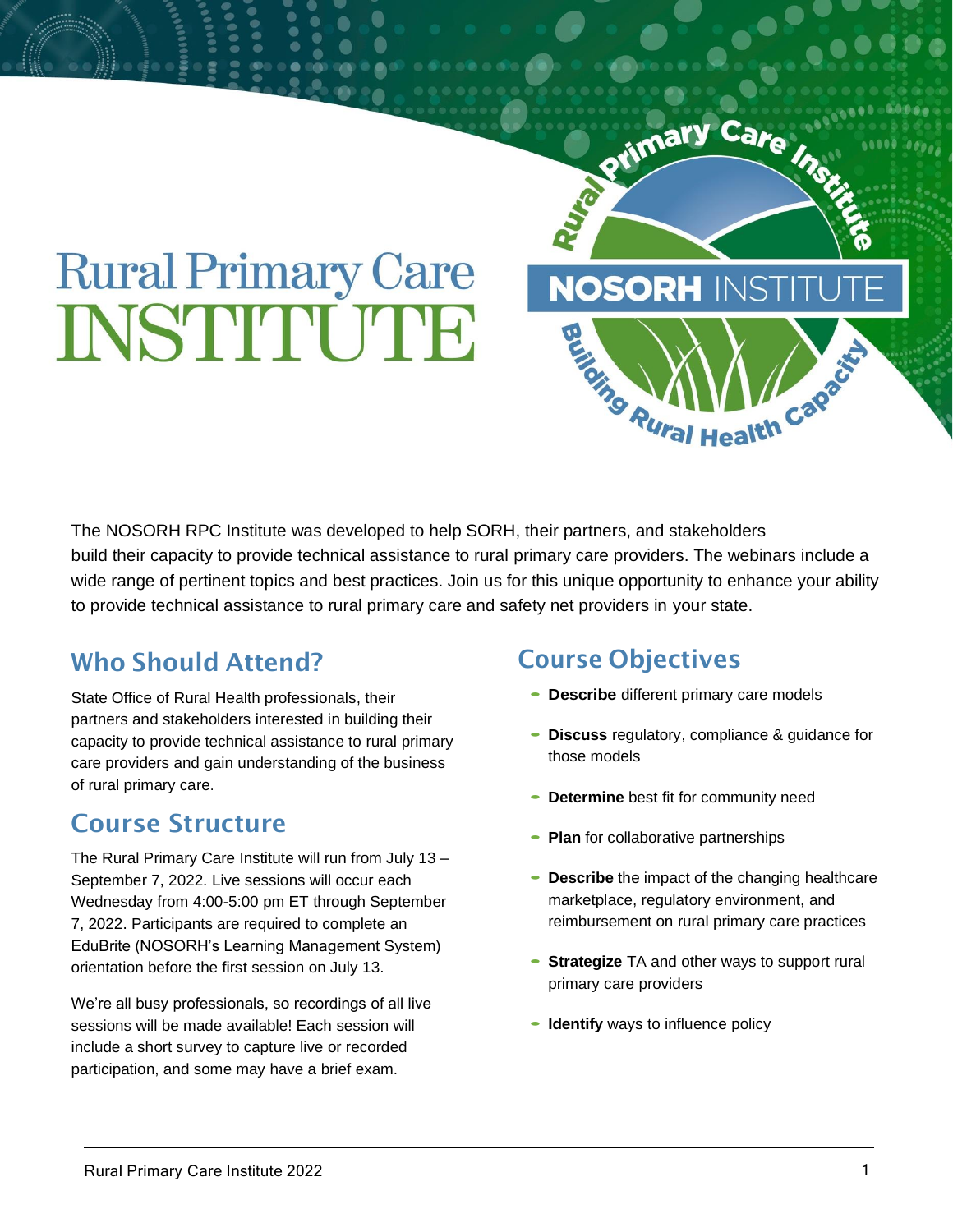# Live Session Schedule

#### **What is Primary Care and WHY Do We Do What We Do?**

#### **Wednesday, July 13, 2022**

The first webinar of the Rural Primary Care Institute (RPCI) will provide an overview of the Institute including review of the "road map", general Institute information, use of the forum board within EduBrite, and Institute "homework" assignments. We will level the playing field by establishing the WHY we do what we do in the way that we do it as well as exploring a high-level overview of the Primary Care space. We will Include a focus on understanding what primary care is, the variety of provider types and services provided in this space.

#### **What is Primary Care in Rural America and What Makes it Unique?**

#### **Wednesday, July 20, 2022**

The second webinar session dives into rural primary care. From different provider types to organizational structures, to business models to impacts of public health challenges. Needs vary from state to state and community to community. Each practice has unique challenges, however, there are trends and common issues. In this session, participants will learn about those trends and common challenges and, more importantly, how they impact the wellness of rural communities. We will explore answers to the questions what are the needs of rural primary care practices, and what factors impact the rural healthcare environment? As well as how is information that will grow understanding of the rural health landscape in your state found?

#### **How do Designations fit into Rural Primary care?**

#### **Thursday, July 28, 2022**

Participants will explore definitions, similarities, differences, requirements and uses for several designation types available to rural primary care providers. Basic designation determinations, conditions of participation and other regulatory requirements impact eligibility for programs and potential funding opportunities. This session will lean into these concepts and will provide practical application of knowledge gained.

#### **How does "Compliance" fit into Rural Primary Care?**

#### **Wednesday, August 3, 2022**

Participants will examine similarities and differences of "compliance" and "eligibility" along with the impact to rural primary care practices. From working with surveyors to concepts of compliance within particular rural primary care provider types, we will explore available compliance tools, resources, and how SORH might prepare to provide compliance support and capacity building as well as the connection between compliance and value.

#### **How to Support and Engage Rural Primary Care Practices**

#### **Wednesday, August 10, 2022**

This session will provide participants suggestions for providing support and capacity building to rural primary care providers/practices that do not involve high level, direct technical assistance, such as conferences, webinars, and information dissemination (social media and newsletters).Practical application tips are offered to include resource/content development on relevant topics of specific interest to particular provider types (such as RHC, FQHC, etc.) and resources focused on community-centric challenges such as how to improve health equity through efforts on social determinants of health including health literacy, food deserts, and community transportation challenges. Finally, we will dive into how collaboration with other state agencies may provide a beneficial foundation for rural primary care provider support.

#### **How to Provide Technical Assistance to Rural Primary Care Practices**

#### **Wednesday, August 17, 2022**

During this session, participants will learn about how to develop a strategy and consider options and resources for providing higher level technical assistance to rural primary care providers. Examples include revenue cycle management (coding/billing/reimbursement), operational improvements, quality improvement, telehealth integration, integration of other services (CCM, behavioral health, oral health, etc.) to ensure health equity for all rural populations. and basic compliance. We will also touch on the transition to value in the framework of our WHY- helping rural communities become and remain more well.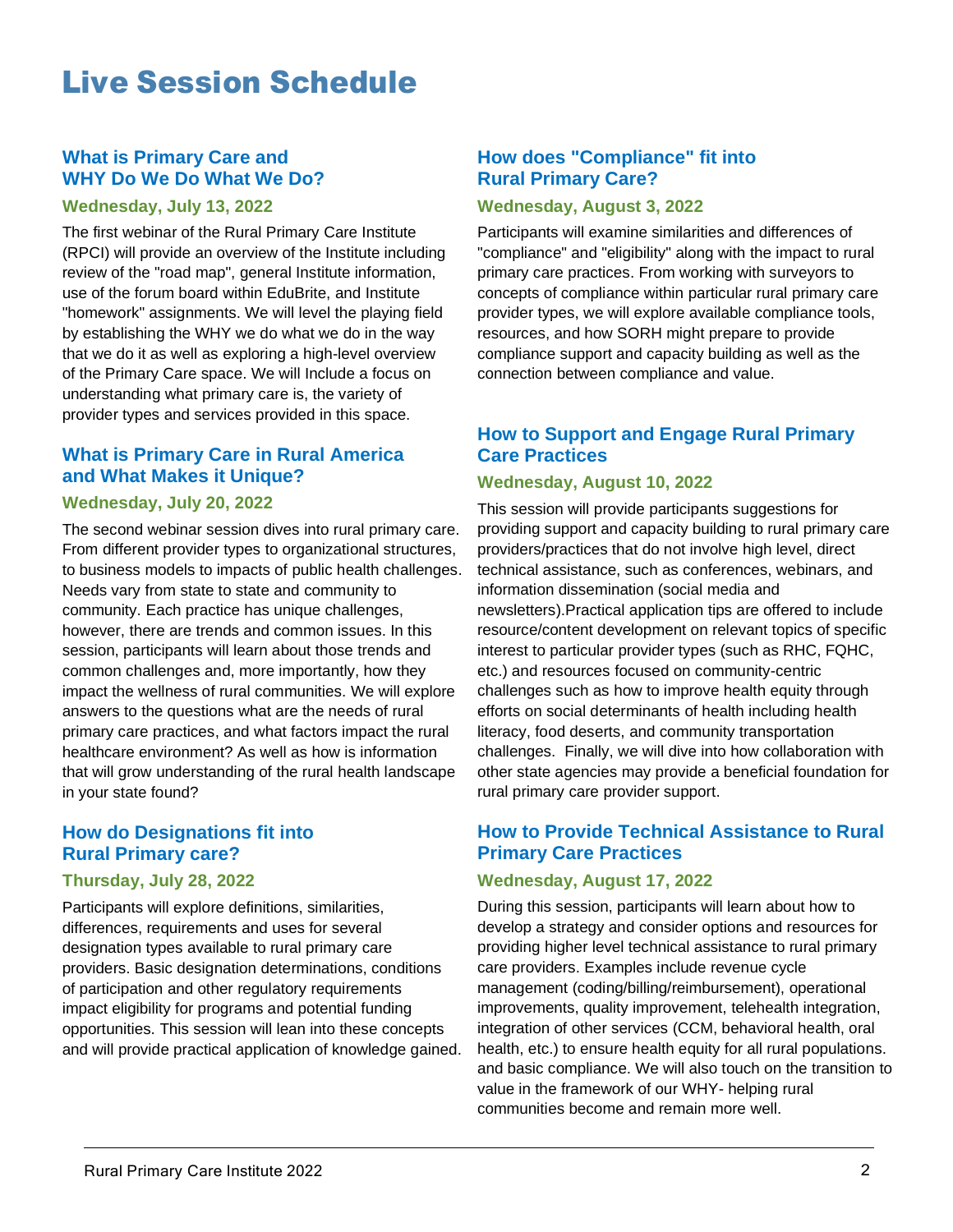# Live Session Schedule



#### **Who is Involved in Rural Primary Care? (aka… Getting by with a little help from our friends)**

#### **Wednesday, August 24, 2022**

Participants will be provided with guidance on the organizations and experts to connect with to effectively support rural primary care providers/practices. Innovative partnerships built through collaboration at the state and national levels are key to strengthening all rural providers. Information will be provided regarding state associations and others such as the State Rural Health Associations, State Hospital Associations, Primary Care Offices, and Primary Care Associations.

#### **Where do Communities find Assistance with Developing and Supporting Rural Primary Care?**

#### **Wednesday, August 31, 2022**

Rural community engagement is critical to success of rural primary practices. They are also sometimes challenged with determining the appropriate primary care delivery model to meet the needs of the population in their community and ensure long-term sustainability. The session will discuss how to help primary care practices engage communities and to support communities to determine the right fit for the local primary care provider/practice and learn how to assist with conducting basic financial reviews. Practical application includes how to help individual rural communities become and remain more well.

#### **What are Rural Primary Care Policy Efforts and How to Move the Power of Rural Forward**

#### **Wednesday, September 7, 2022**

The final session will explore policy efforts at the state and federal level. It will include an overview of opportunities for how SORH and stakeholders might engage in policy/advocacy activities. Potential impacts of policy to the current and future rural primary care landscape will be explored including the transition from volume-based service delivery to value. In addition, we will take a retrospective look of the journey through the institute and will provide a comprehensive conclusion.

# Course Presenters

Instructors Tammy Norville and Tonne McCoy have combined experience of 25 years working in a State Office of Rural Health and serving the primary care needs of rural communities. Their experience and practical information will help all attendees learn how to leverage their position in a SORH or partner organization to leverage partnerships and resources to help primary care providers grow the health of their neighbors.



# Homework Assignment/Project

During the Institute, participants will be guided through development of a technical assistance and outreach plan incorporating components and topics as they are introduced throughout the Institute. Participants are asked to submit the updated plan building on newly introduced topics and concepts three times over the course of the Institute. The submissions will be made thru the EduBrite Learning Management System. A template will be provided. The final plan is due by Friday, September 9, 2022.